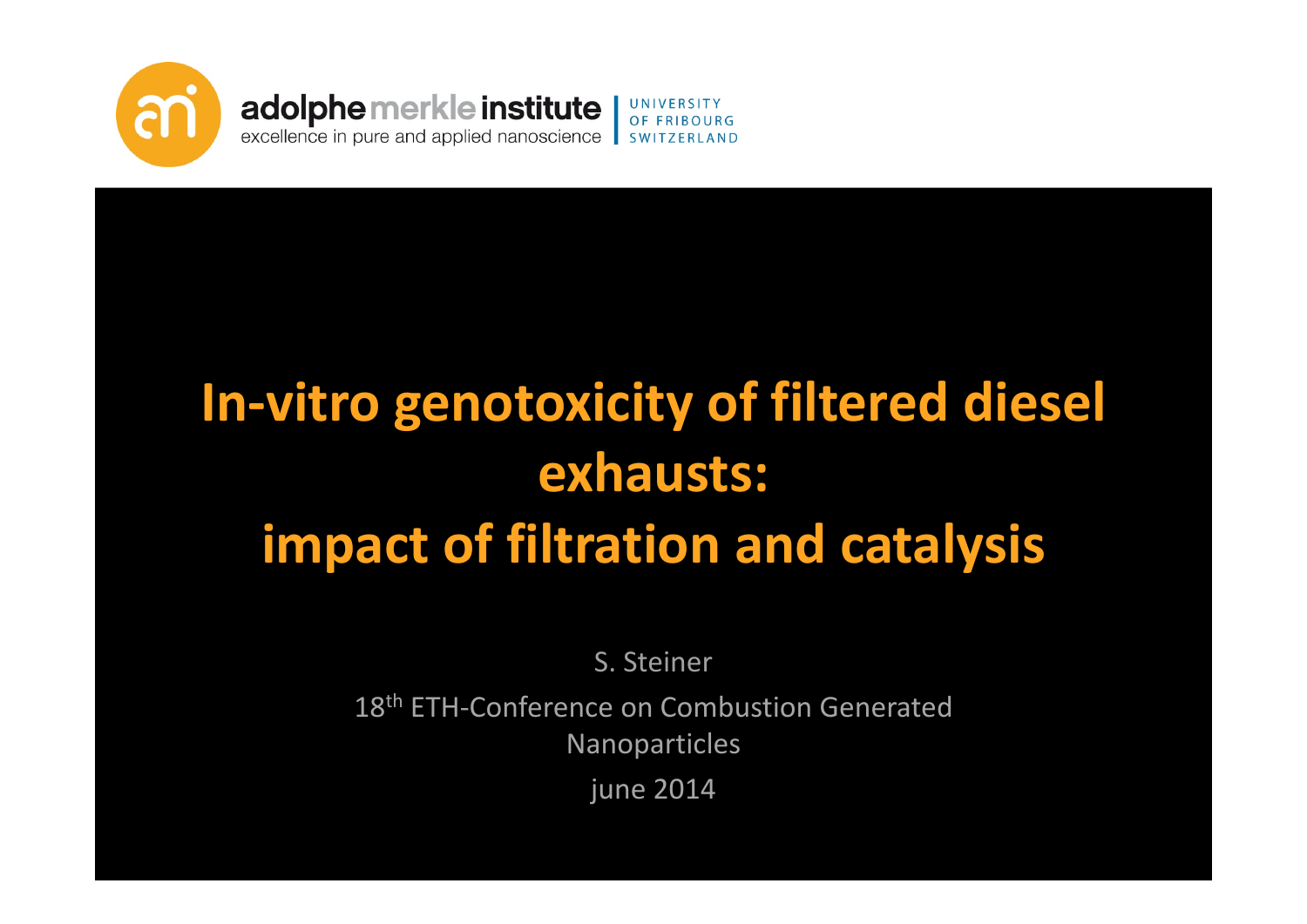# **Exhaust toxicity – effects of filtration**

#### **Presented two years ago:**

#### **Experiment:**

m

Direct exposure of human lung cells to freshly produced diluted diesel exhaust for 6 hours

> Control: filtered airReference: unfiltered exhaust Filtered: uncoated DPF, no DOC



#### **Core findings:**

Particles are eliminatedEffects on gases weaker

| Exhaust comp.         | <b>RFF</b>  | <b>DPF</b>  | % change |
|-----------------------|-------------|-------------|----------|
| Particles             | $4.8E + 08$ | $1.9E + 03$ | -99.9996 |
| CO (ppm)              | 33.2        | 32.6        | $-1.7$   |
| HC (ppm)              | 11.5        | 8.8         | $-23.6$  |
| NO <sub>x</sub> (ppm) | 10.7        | 11.0        | 2.8      |

#### no pro-inflammatory stimulation after filtration

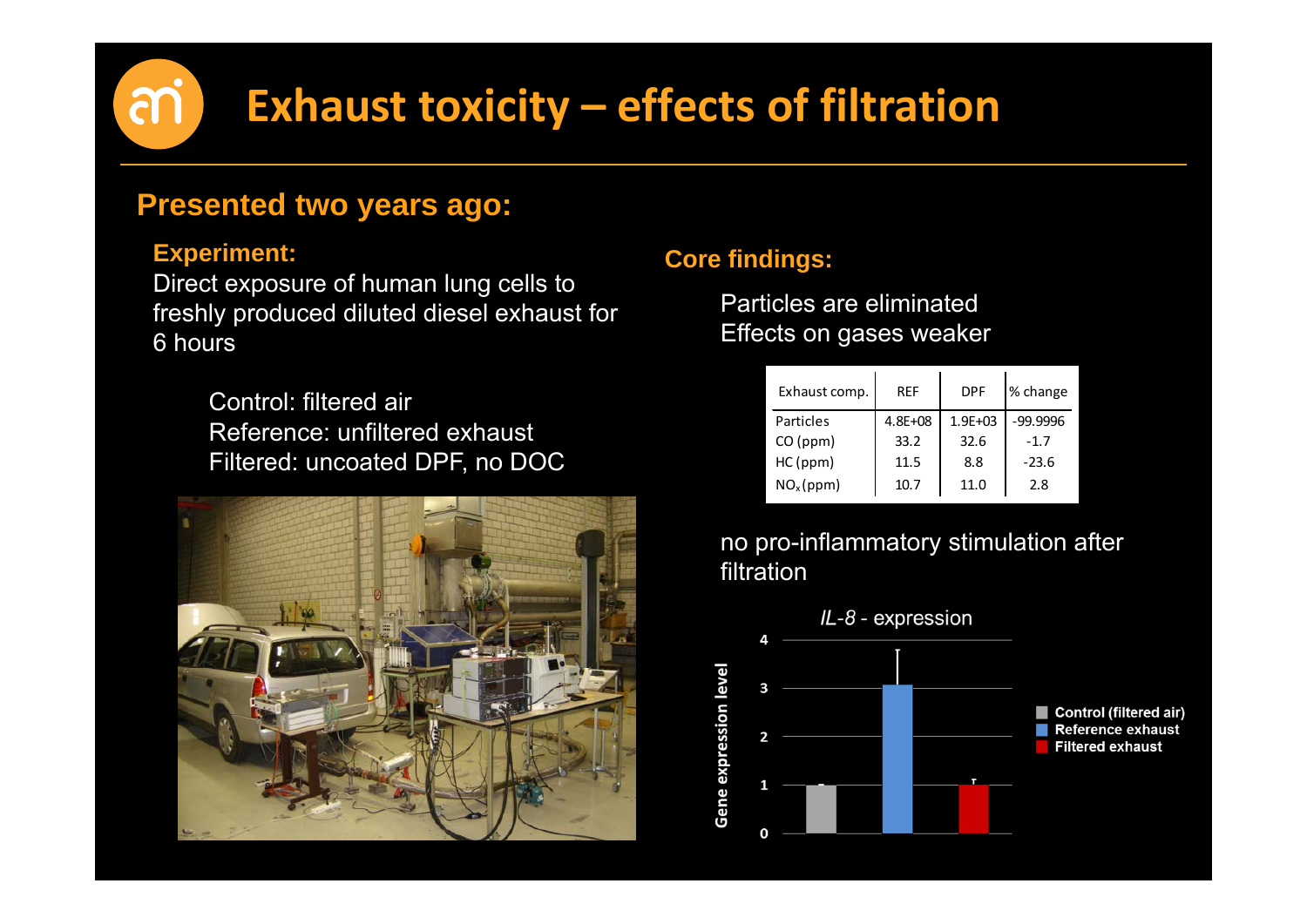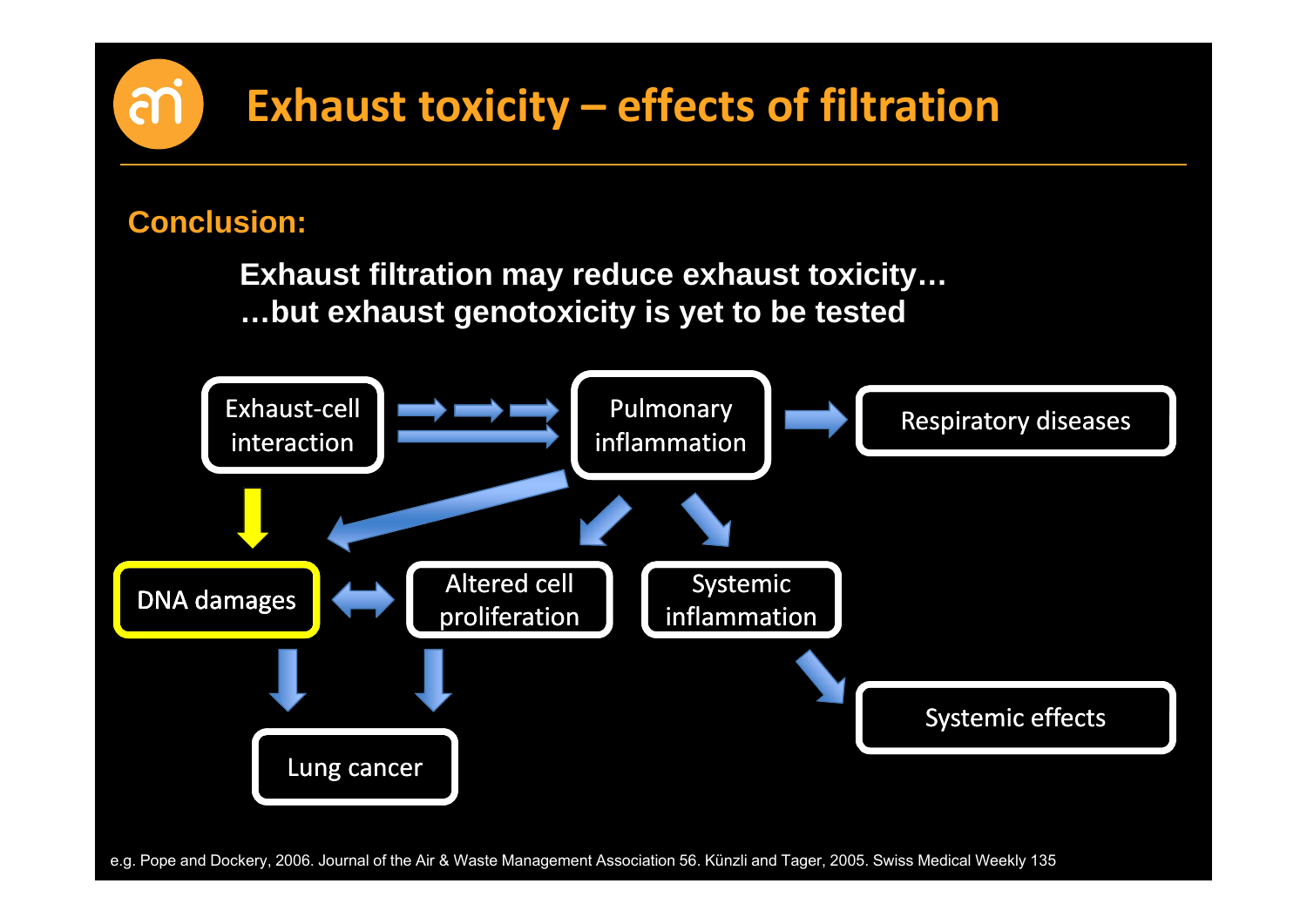### **Repeat the experiments, but use Ames-test bacteria as test-organism**

possible mutagen a high number of revertants (his- to his+) suggests the mutagen rat liver causes mutations **Wikipedia** extract plate incubate media with minimal histidine incubate plate Salmonella strain (requires histidine) control plate (natural revertants) Wikipedia

Exposure to control air / reference exhaust / filtered exhaust for 2, 4, and 6 hours

*Salmonella typhimurium*

M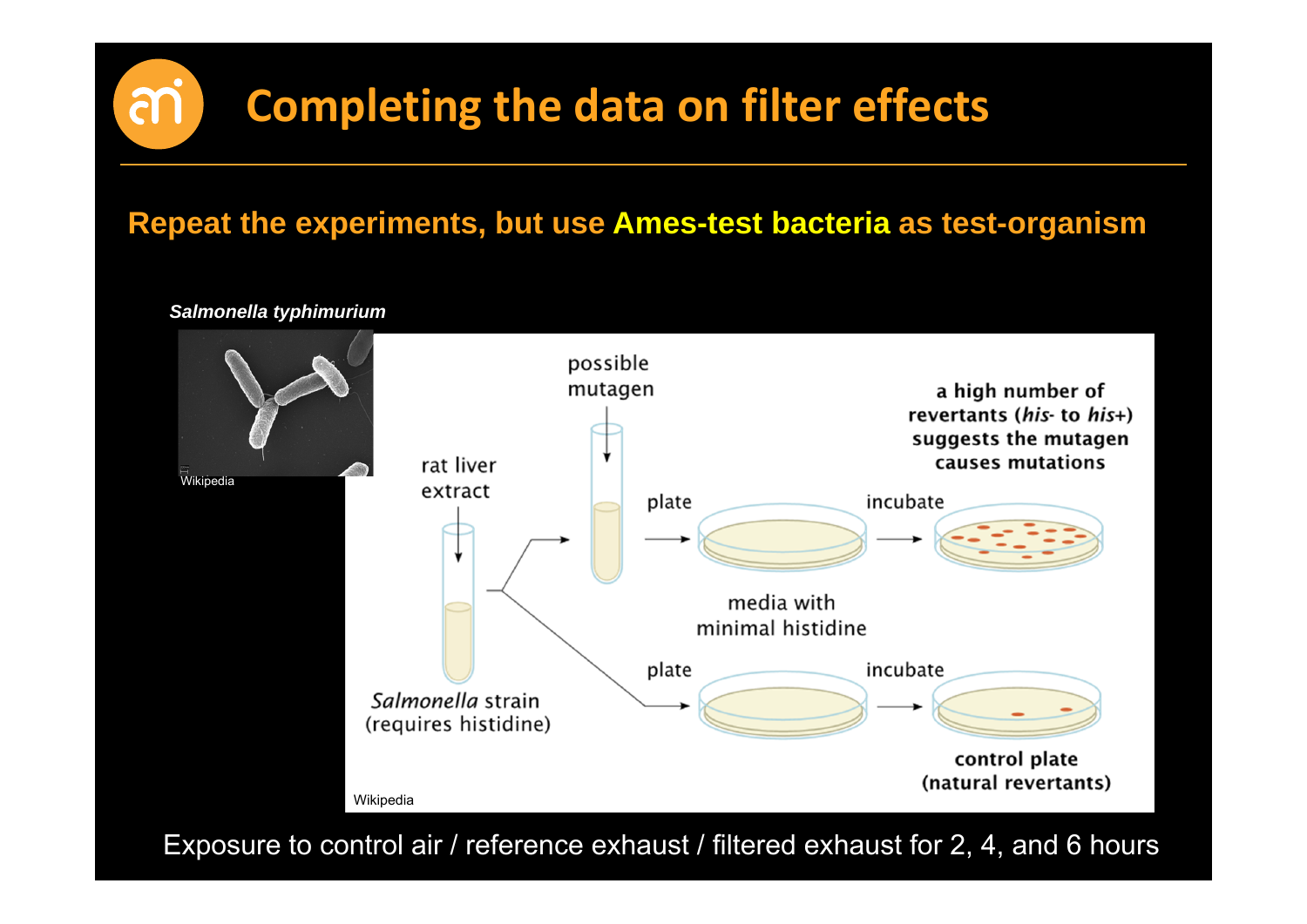m

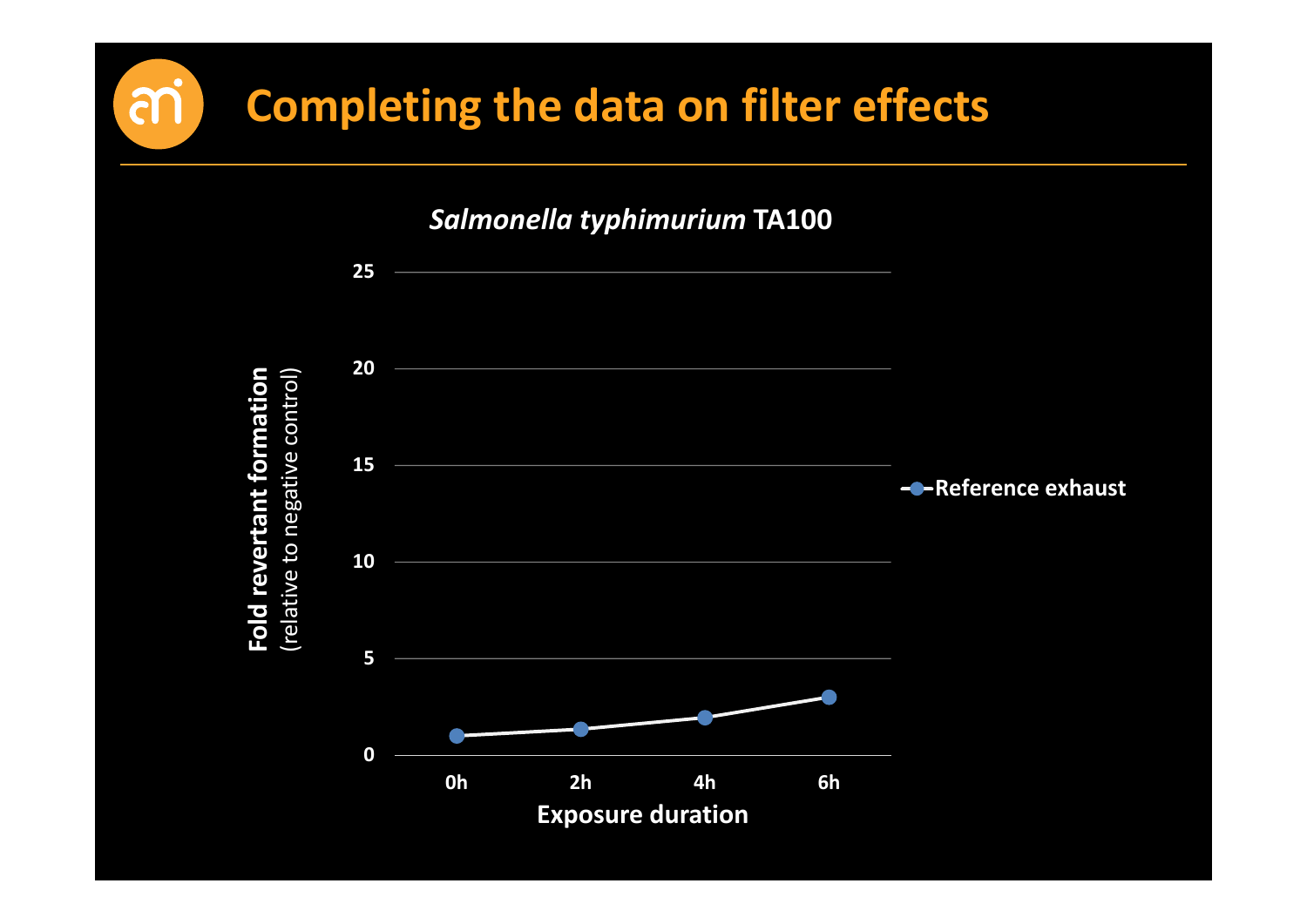m

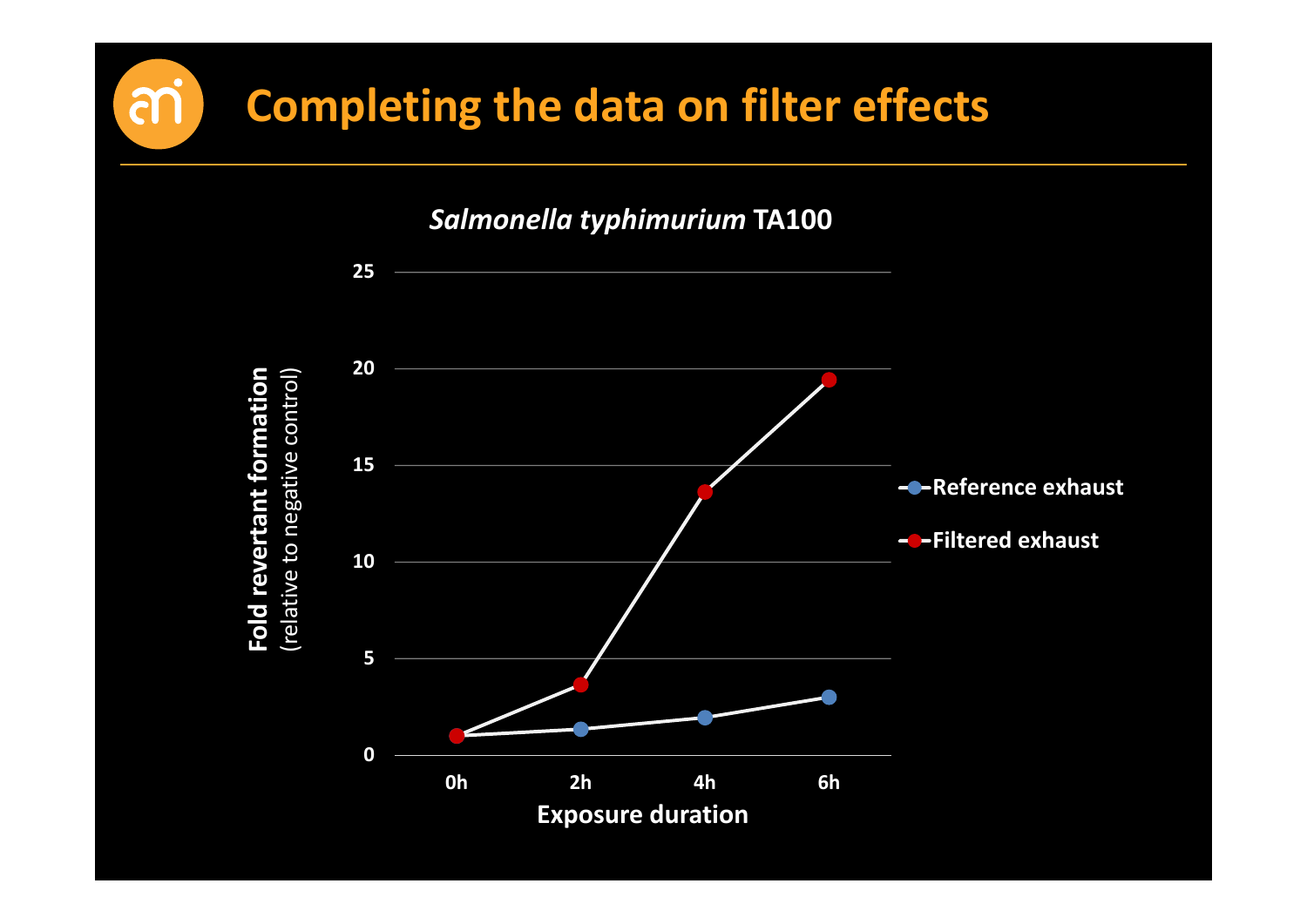

*Salmonella typhimurium* **TA100**

**Fold revertant formation**

m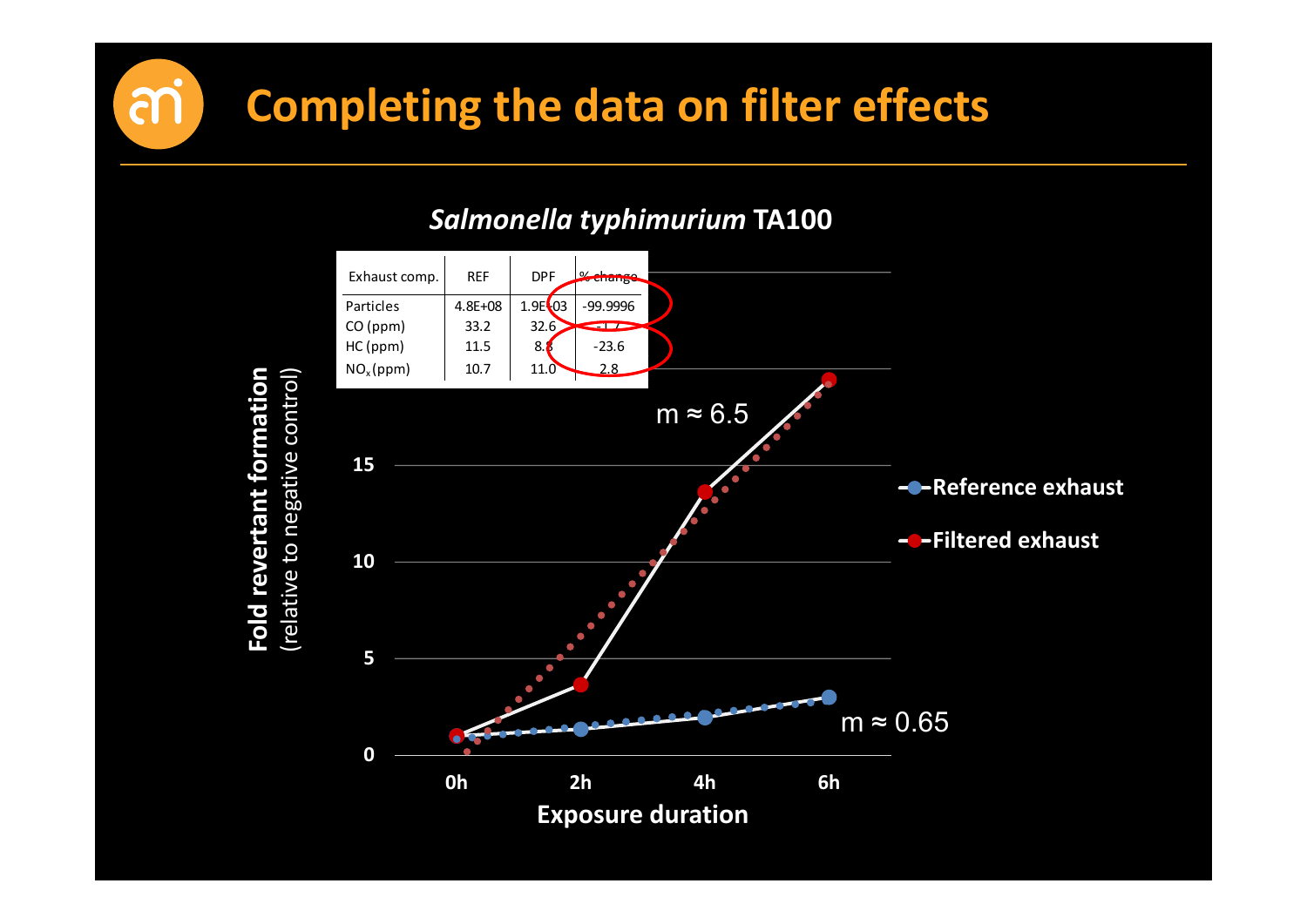### **Results and discussion – part I**

- $\bullet$ **Reference exhaust AND filtered exhaust act mutagenic**
- $\bullet$ **Rate of revertant formation: 10 <sup>x</sup> increased by filtration**
- **→ Particles?**
	- **Lack of nucleation centers downstream the filter**
- **→ HC?**
	- **Known from analytical studies (recall the previous talk):**
		- Filters may act as reactors  $\rightarrow$  secondary emissions
		- Possible formation of highly genotoxic compounds, e.g. NPAHs
		- Highly dependent on catalytic activity in the filter

(e.g. Heeb et al. 2010, Environmental Science and Technology 44, Heeb et al. 2007, Environmental Science and Technology 41, Heeb et al. 005, SAE 2005‐26‐014.)

### • **→→→ Perform the same experiment with <sup>a</sup> catalyzed filter**

- Fuel borne catalyst (FBC)  $\rightarrow$  same filter can be used
- Satacen®3 (Innospec), 40ppm Fe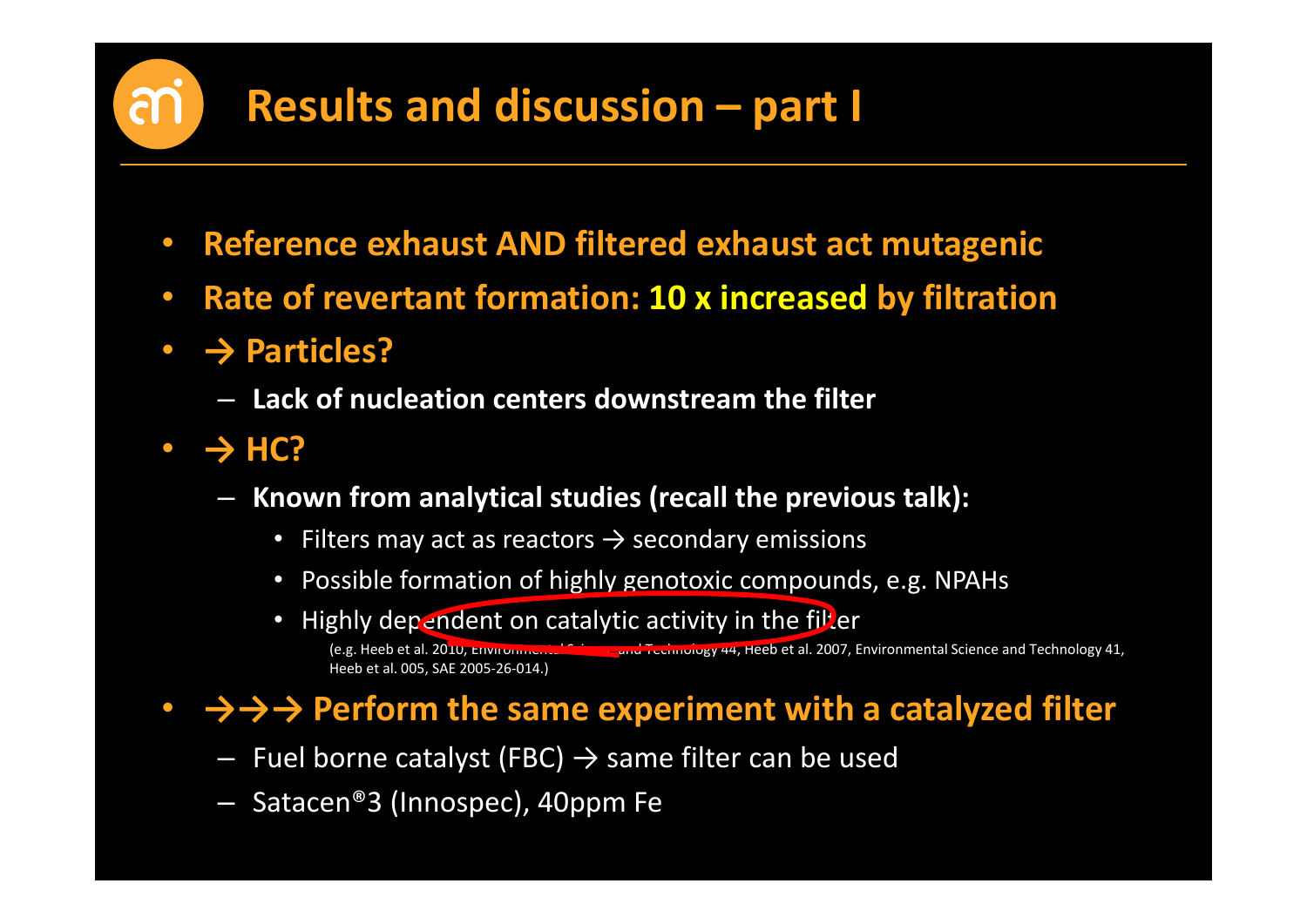



*Salmonella typhimurium* **TA100**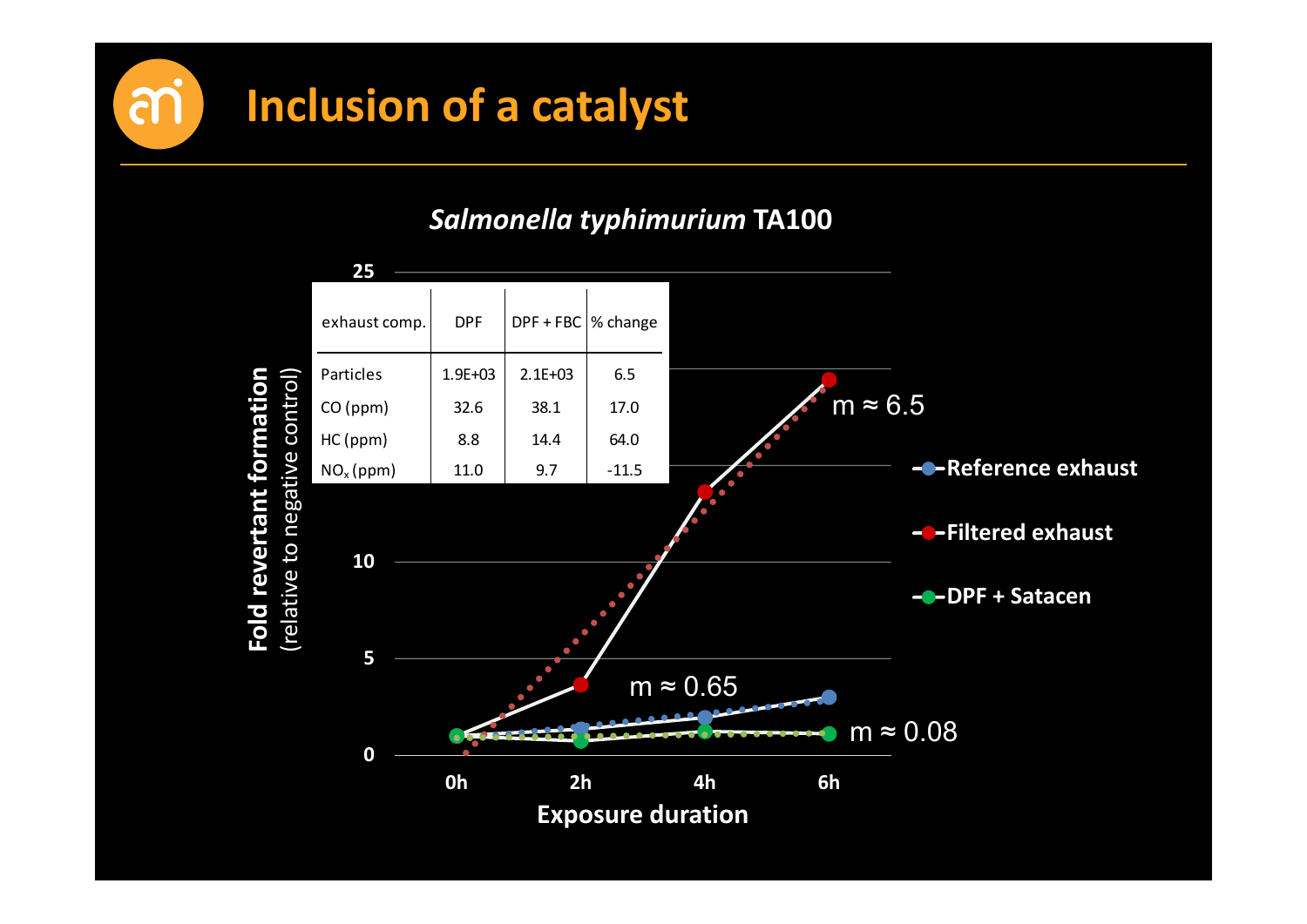### **Results and discussion ‐ part II**

#### $\bullet$ **Addition of <sup>a</sup> catalyst eliminates exhaust genotoxicity**

- ‐ Increased HC‐concentration
- ‐ Particle number marginally increased
- More CO, less NO<sub>x</sub>
	- → most likely cause: HC‐composition
- ‐ Penalty towards other effects of the non‐catalyzed filter (pro‐ inflammation, data not shown)
- **This effect is dependent on exhaust filtration**
	- ‐ FBC without DPF: genotoxicity <sup>=</sup> Reference (data not shown)
	- $\rightarrow$  Retention of HCs on filter is crucial (reactor)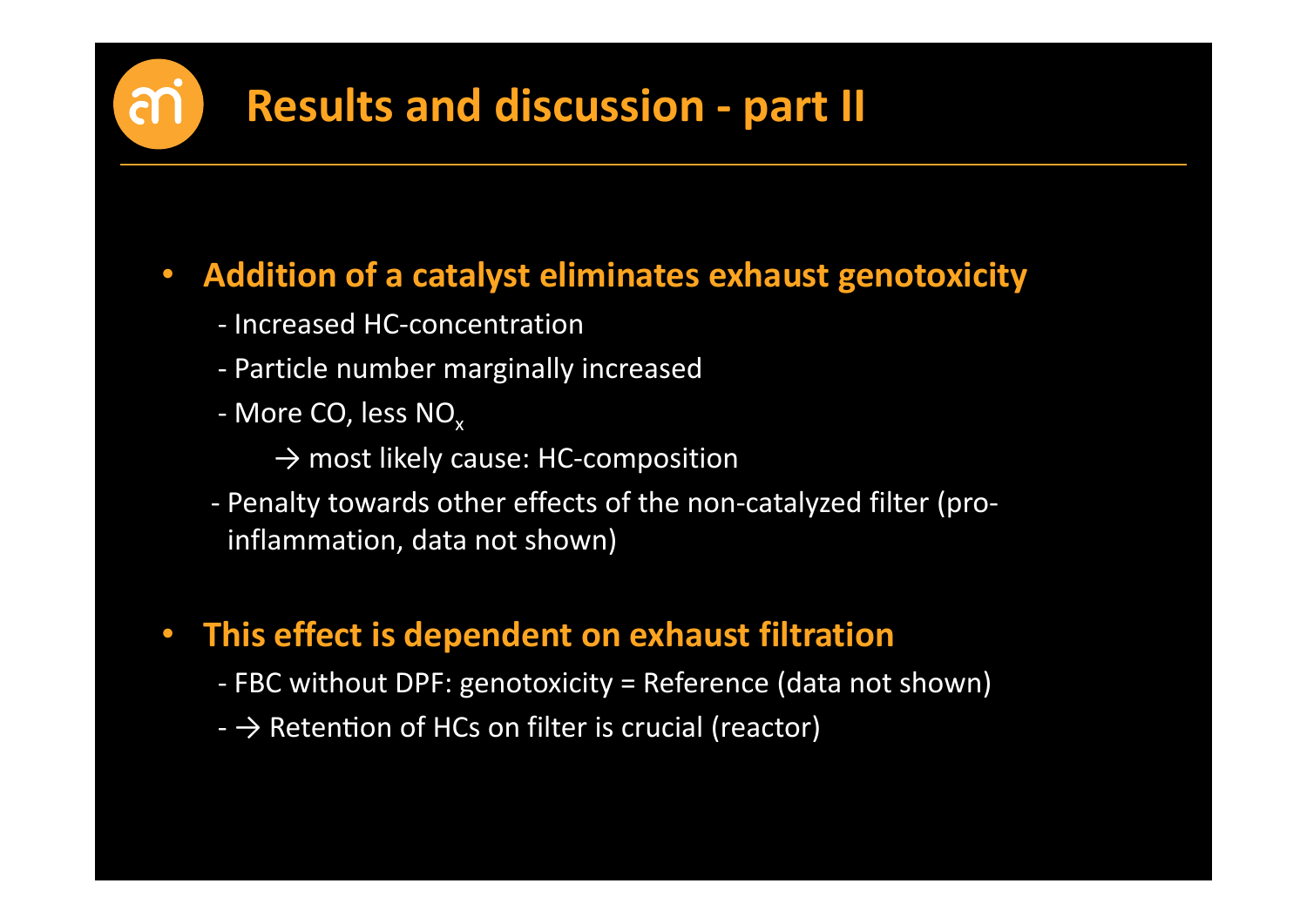# **Conclusions**

#### $\bullet$ **DPFs may increase exhaust toxicity**

- **‐ This is a function of the catalytic activity on the filter**
- $\bullet$  **The toxicological relevance of secondary emissions is strongly supported**
	- **‐ Formation of secondary emissions is reported in analytical studies**
	- **‐ Despite low concentrations, they can increase exhaust toxicity**
	- **‐ This is not restricted to genotoxicity**
- $\bullet$  **Balanced filter catalysis and the filter itself are equally important for exhaust de‐toxification**